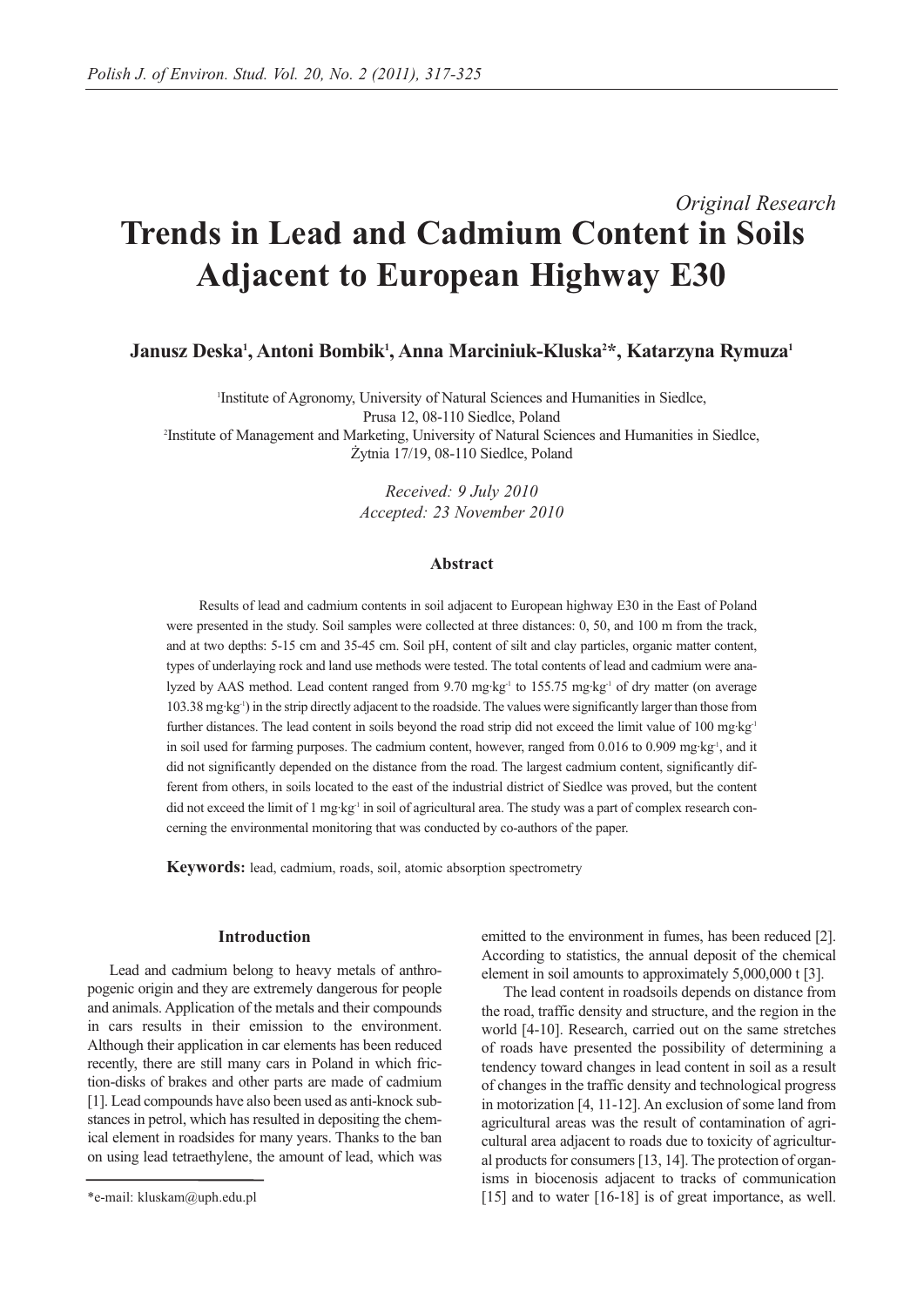The aim of our study was to determine the effects of traffic on lead and cadmium contents in soils of agricultural areas adjacent to the Polish part of European highway E30, as well as to evaluate the effect of natural conditions on distribution of the chemical elements in roadsoils.

#### **Material**

Soil samples were collected in 2009 from roadsoils along E30 (50 km in length) in places marked in Fig. 1. The track, connecting Cork in Ireland with Omsk in Russia, belongs to the most important communication routes in Europe, and in Poland it runs along motorway A2 and then along road No. 2. The area where samples were collected belongs to the Mazovian Voivodeship located in the Middle-East of Poland about 60 km to the East of Warszawa. E30 runs here across the plain of the South-Podlasie Lowland, which is crossed by land depression of some small rivers. It is typically an agricultural region without large areas of forests. The soil was mainly formed from fluvioglacial materials that originated from Warta substage of the Middle-Polish glaciation period. Fluvioglacial sand and terminal moraine clay predominate in the soil. The ground under the roadway was piled up with homogeneous rock material in 1990-92. Western winds (18.2%) and southwestern winds (13.0%) prevail in the region.

Daily traffic on section 1-5 was recorded and it amounted to 13,000 cars in 2000; 16,000 cars in 2005, on sections  $5-7 - 5,240$  and  $6,350$  cars, respectively; and on section 7- $11 - 5,020$  and  $6,050$  cars, respectively. The traffic on the tested parts of the road was not considerably lower than that in the previous years. Lately the traffic density on the road has increased by about 5%.

#### **Methods**

Soil samples were collected on both sides of the road in 11 places 5 km apart. In each place we took samples at two depths: 5-15 cm and 35-45 cm, as well as at three points: side-space  $-2$  m from the road side, and at the distance of 50 and 100 m from the road. A textual group of soil forma-

| Chemical reagents  | Purity            | Producer |
|--------------------|-------------------|----------|
| <b>KCl</b>         | pure for analysis | POCh     |
| HNO <sub>3</sub>   | ultra-pure        | POCh     |
| Standard of Pb, Cd | spectral pure     | Merck    |
| Standard of pH     |                   | POCh     |
| Water              | demineralized     |          |

Table 2. Analytical methods and apparatus used in analysis.

| Determinant factor           | Methods                                                         | Apparatus              |
|------------------------------|-----------------------------------------------------------------|------------------------|
| Granulometric<br>composition | Boyoucose and<br>Casagrande method<br>modified by<br>Prószyński |                        |
| Organic content              | Tiurin method                                                   |                        |
| Soil reakction (pH)          | Electrometric method                                            | Elmetron CP-215        |
| Mineralization               | Dry mineralization                                              | Nabertherm L3/11       |
| Content of Pb and<br>Сd      | AAS                                                             | Varian Spectra<br>AA20 |

tion in each sample was determined and the basic parameters such as soil pH in  $H<sub>2</sub>O$  and in KCl, as well as the content of organic matter, were analyzed after drying the soil and sieving it through a 1 mm mesh [19-21]. The samples were dry mineralized at 450ºC and then dissolved in 10%  $HNO<sub>3</sub>$  in order to analyze the lead and cadmium contents [22]. The lead and cadmium contents were tested by atomic absorption spectrometry, and electrothermic activation of samples were applied [23]. Reagents, analytical methods, and apparatus used in the analyses are shown in Tables 1 and 2. The analyses diagram is presented in Fig. 1.

Internal models for quality control were used to verify the accuracy of the analyses performed. It was assumed that 85-115% of the real value should be recovered from the



Fig. 1. Schematic representation of the studied sites of the E30 road.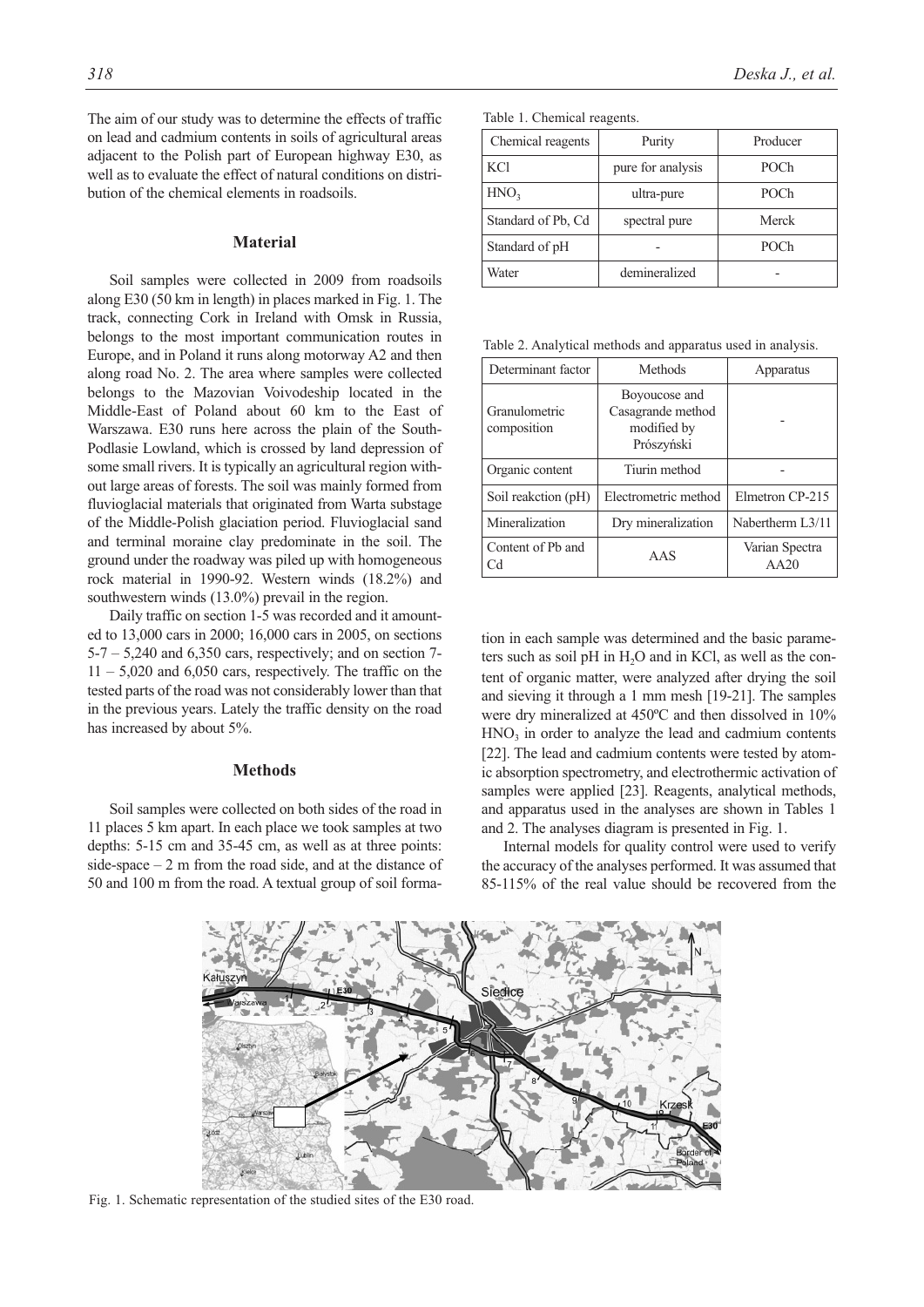| Point<br>Side of |        | Species of use   | Soil texture | Content of dust | Content of organic      | pH on            |      |  |
|------------------|--------|------------------|--------------|-----------------|-------------------------|------------------|------|--|
| Number           | road   |                  |              | fraction $[\%]$ | mater $\lceil\% \rceil$ | H <sub>2</sub> O | KCl  |  |
| $\mathbf{1}$     | left   | fallow land      | <b>WLS</b>   | 9.3             | 0.89                    | 4.75             | 4.53 |  |
|                  | right  | fallow land      | <b>WLS</b>   | 8.7             | 0.78                    | 5.95             | 5.66 |  |
| $\overline{2}$   | left   | orchard          | $\mathbf S$  | 9.8             | 2.13                    | 5.59             | 5.72 |  |
|                  | right  | fallow land      | LS           | 17.4            | 1.23                    | 6.02             | 5.42 |  |
| 3                | left   | meadow           | $\mathbf S$  | 13.4            | 1.45                    | 6.37             | 6.34 |  |
|                  | right  | meadow           | LS           | 19.6            | 2.34                    | 7.10             | 6.62 |  |
| $\overline{4}$   | left   | fallow land      | $\rm SL$     | 33.7            | 1.13                    | 5.31             | 4.70 |  |
|                  | right  | meadow           | LS           | 18.4            | 2.21                    | 6.05             | 5.44 |  |
| 5                | left   | fallow land      | $\, {\bf p}$ | 4.2             | 0.56                    | 5.45             | 4.77 |  |
| right            | meadow | ${\rm LS}$       | 16.4         | 1.97            | 5.86                    | 5.58             |      |  |
| 6                | left   | fallow land      | <b>WLS</b>   | 8.7             | 0.65                    | 5.13             | 4.79 |  |
|                  | right  | fallow land      | <b>WLS</b>   | 8.2             | 0.93                    | 5.37             | 4.83 |  |
| $\tau$           | left   | agricultural use | SS           | 33.7            | 2.17                    | 6.06             | 5.44 |  |
|                  | right  | agricultural use | LS           | 13.2            | 2.01                    | 5.37             | 5.01 |  |
| $\,8\,$          | left   | meadow           | LS           | 12.7            | 3.15                    | 5.50             | 5.13 |  |
|                  | right  | agricultural use | LS           | 14.3            | 3.01                    | 5.27             | 4.67 |  |
| 9                | left   | fallow land      | ${\rm LS}$   | 12.4            | 1.76                    | 6.89             | 6.82 |  |
|                  | right  | follow land      | <b>WLS</b>   | 7.9             | 2.03                    | 6.41             | 6.20 |  |
| 10               | left   | meadow           | SS           | 33.4            | 1.63                    | 6.29             | 5.97 |  |
|                  | right  | agricultural use | LS           | 12.5            | 1.75                    | 5.59             | 5.53 |  |
| 11               | left   | agricultural use | LS           | 18.5            | 2.13                    | 5.67             | 5.40 |  |
|                  | right  | meadow           | $\rm ML$     | 47.4            | 1.64                    | 5.13             | 4.94 |  |

Table 3. Properities of soil at sample points.

WLS – weakly loamy sand, S – sand, LS – loamy sand, SL – sandy loam, SS – sandy silt, ML – medium loam

models tested. Two models of quality control were prepared and used in each sample series.

The results were statistically analyzed using Statistica 6.0. Three-factor analysis of variance was used to determine the effects of factors (side of the road, distance from the road, soil depth) on contents of chemical elements in soil. A detailed comparison between mean values was conducted using Tukey test at p≤0.05. When the effect of the quantitative factor (distance) was found, orthogonal contrasts were used to estimate the character of the effect. Correlation coefficients were calculated according to Sperman rank between the contents of lead and cadmium and soil characteristics, as well as between their contents and traffic density [24].

## **Discussion**

Basic characteristics of soil samples were presented in Table 3. The samples were mainly collected from waste



Fig. 2. Sample analysis diagram.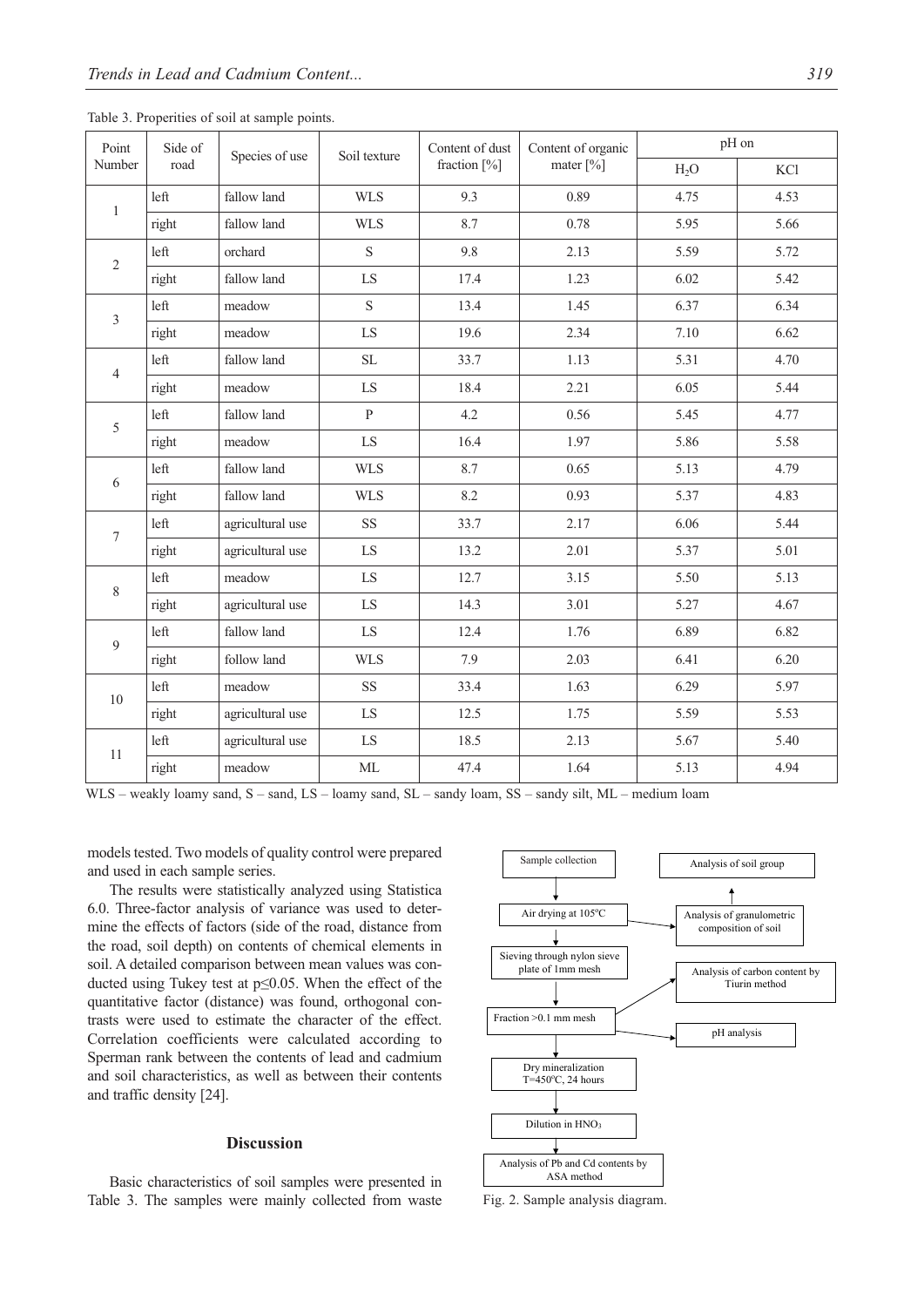| <b>Distance</b>   | Left side          |                     | Right side          |                     |  |
|-------------------|--------------------|---------------------|---------------------|---------------------|--|
| $\lceil m \rceil$ | Topsoil            | Subsoil             | Topsoil             | Subsoil             |  |
| $\Omega$          | $(81.30 - 137.60)$ | $(98.15 - 155.75)$  | $(66.20 - 135.65)$  | $(82.10 - 155.95)$  |  |
|                   | $91.31a \pm 16.74$ | $132.49b \pm 20.13$ | $101.65a \pm 20.37$ | $105.11a \pm 21.66$ |  |
|                   | 17.4               | 15.2                | 20.0                | 20.6                |  |
| 50                | $(8.80 - 47.10)$   | $(12.65 - 45.90)$   | $(9.85 - 34.20)$    | $(9.60 - 33.65)$    |  |
|                   | $30.04a \pm 13.99$ | 34.43 $a \pm 14.09$ | $17.91a \pm 7.49$   | $18.36a \pm 7.25$   |  |
|                   | 46.56              | 40.9                | 41.8                | 39.47               |  |
| 100               | $(12.65 - 45.90)$  | $(12.00 - 44.70)$   | $(9.70 - 30.85)$    | $(10.35 - 36.30)$   |  |
|                   | $25.87a \pm 12.95$ | 30.65 $a \pm 11.36$ | 16.67 $a \pm 5.91$  | 17.47 $a \pm 9.24$  |  |
|                   | 50.0               | 37.1                | 35.5                | 52.9                |  |

Table 4. Parameters of content of lead in investigated soils.

 $(x \min - x \max)$ 

...where: *x* min – minimum value [mg⋅kg<sup>1</sup>]; *x* max – maximum value [mg⋅kg<sup>1</sup>]; *x*− mean [mg⋅kg<sup>1</sup>]; *s* – standard deviation [mg·kg<sup>-1</sup>]; *V* – variable coefficient [%],  $\overline{V}$  $\overline{x} \pm s$ 

*a, b* – values differ significantly at  $p=0.05$ 

lands (18 samples), meadows (12 samples) and agriculturally utilized areas (10 samples), and their main characteristics were typified by a large variability of underlying rock. Soils that were formed from sand of post-glacial origin prevailed in the samples. The content of silt and clay particles ranged from 8.7 to 47.4%, whereas the organic matter content in the upper part of soil ranged from 0.56 to 3.15%. The soil pH of the samples was measured in water and amounted to 4.75-7.10, while in KCl it was 4.53-6.62. Most soils were characterized by acid reaction. Soils in the region directly adjacent to the road were formed from weakly loamy sand (content of silt and clay particles 8.3-9.7) of slightly differentiated properties (Table 1), low organic matter content (0.43-0.56%) and acid reaction ( $pH_{H_2O} = 5.2$ -5.6;  $pH_{\text{KCl}}$ =5.0-5.3).

Lead content ranged from 8.80 to 155.75 mg·kg<sup>-1</sup> of dry matter in soil. The values on the left side of the road were 8.80-155.75 mg·kg<sup>-1</sup>, whereas those on the right ranged from 9.60 to 155.75 mg·kg<sup>-1</sup> (Fig. 3, Table 4).

The analysis of variance showed that the distance, side of the road, and soil depth significantly affected the lead content in soil. Basic characteristics such as dependence between the side of the road and soil depth, the distance and soil depth, and the side of the road, the distance and soil depth were found to be significant (Tables 5 and 6, Figs. 4 and 5). Moreover, regression equations (Figs. 4, 5) showed an increase in lead content in soil at a distance of 80-100 m from the road. This was also confirmed by other studies [25-26].

Soil on the left side of the road was characterized by significantly larger lead content  $(58.30 \text{ mg} \cdot \text{kg}^{-1})$  than on the



ContentPb[mg·kg<sup>-1</sup>]  $\Box$  0.00-30.00  $\Box$  30.00-60.00  $\Box$  60.00-90.00  $\Box$  90.00-120.00  $\Box$  120.00-150.00 Fig. 3. Content of lead in soils adjacent to the E30.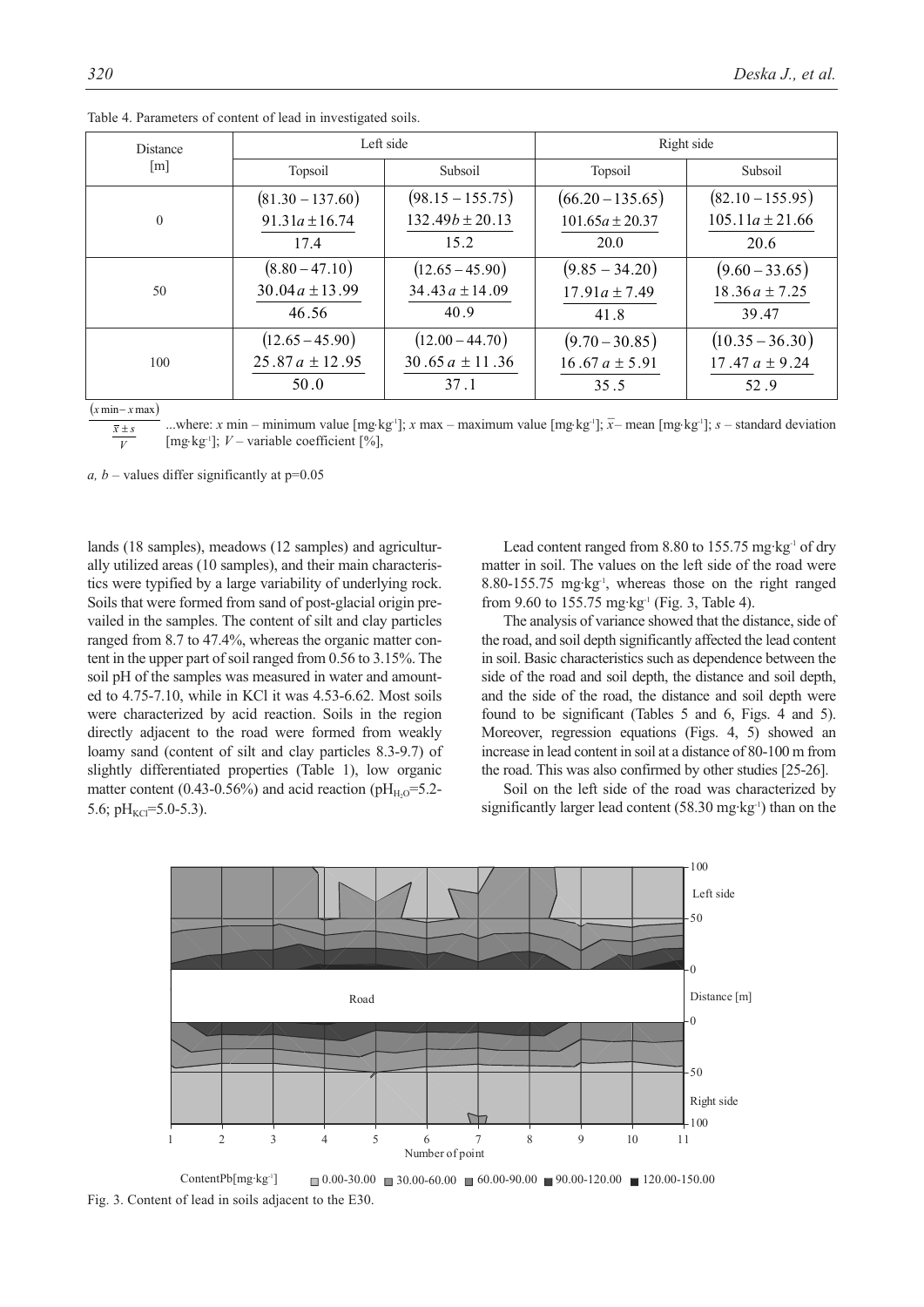Table 5. Mean lead content in soil in relation to distance and depth.

|         |         | 50     | 100    | Mean   |
|---------|---------|--------|--------|--------|
| Topsoil | 98.98a  | 23.98a | 21.27a | 48.08a |
| Subsoil | 118.80b | 26.40a | 24.06a | 56.42b |
| Mean    | 108.89b | 25.19a | 22.66a |        |

a,b – values differ significantly at  $p \le 0.05$ 

Table 6. Mean lead content in relation to the side of the road and depth.

|       | Topsoil | Subsoil |
|-------|---------|---------|
| Left  | 50.74a  | 65.85b  |
| Right | 45.41a  | 46.98a  |

a,b – values differ significantly at  $p \le 0.05$ 

right (46.20 mg·kg<sup>-1</sup>). This was the result of the western and southwestern winds that predominate in the area. It was also proved that more lead was accumulated in the lower part of the soil (56.42 mg·kg<sup>-1</sup>) than in the upper part (48.08 mg·kg<sup>-1</sup>) (Table 3). The lead content was also analyzed in other regions of Poland [4, 18, 26]. The dependency, however,



Fig. 4. Regression equation for lead content.  $y$  – total content;  $y_1$  – content in topsoil;  $y_2$  – content in subsoil

was not proved in tropical countries [10, 11, 27, 28]. It could be explained by the fact that lead in the upper parts of soil were intensively rinsed, which was activated by acid reaction of soil, as well as by low colloid and organic matter contents in the soil tested [25].

The amount of lead in soil depended on the side of the road, which was indicated by a significant interaction between the side and depth. Statistically similar lead contents in the upper and lower parts of soil on the right side of the road were found. On the left side, however, significantly more lead in the lower part of soil  $(65.85 \text{ mg} \cdot \text{kg}^{-1})$  than that in the upper part was proved (Table 6). The significance of triple interaction showed that lead contents in soil layers were differentiated on both sides of the road and they depended on the distance from the road. The comparison between mean values proved that significantly more lead was accumulated in lower parts of the soil only on the left side of the road and in the strip that was directly adjacent to the road. The parabolic character of the dependences was found and it could be explained by changes of road direction in relation to wind rose [15].

Studies showed that most lead was accumulated in soil adjacent to the road (Table 4). There was a significant decrease in the content of the chemical element together with an increase in distance from the road. The average lead content 50 m from the road was lower by 83.70 mg·kg-1 than in soil of the roadside that was directly adjacent to the road. Lead content 100 m from the road amounted to 22.86 mg·kg-1. Correlation analysis did not show any dependences between lead content in soil and soil characteristics such as pH, type of land use, organic matter content, and the content of silt and clay particles. Any dependencies between lead content in soil and traffic density on the tested road were not found, as well.

Cadmium content in soil samples ranged from 0.016 to 0.909 mg·kg-1, on average 0.228 mg·kg-1 of dry matter (Table 7, Fig. 5). The average cadmium content in soil of the tested road amounted to 0.207 mg·kg<sup>-1</sup>, with minimum 0.017 and maximum 0.604 mg·kg<sup>-1</sup>. Beyond the road the average amount of cadmium in soil amounted to 0.239 mg·kg<sup>-1</sup> and ranged from  $0.016$  to  $0.909$  mg·kg<sup>-1</sup> of dry matter. The average contents of the chemical element in soil 50 and 100 m from the road amounted to 0.256 and 0.221 mg·kg-1, respec-



Fig. 5. Regression equation for influence of side of road on lead content.  $y_3$ ,  $y_5$  – content in subsoil;  $y_4$ ,  $y_6$  – content in topsoil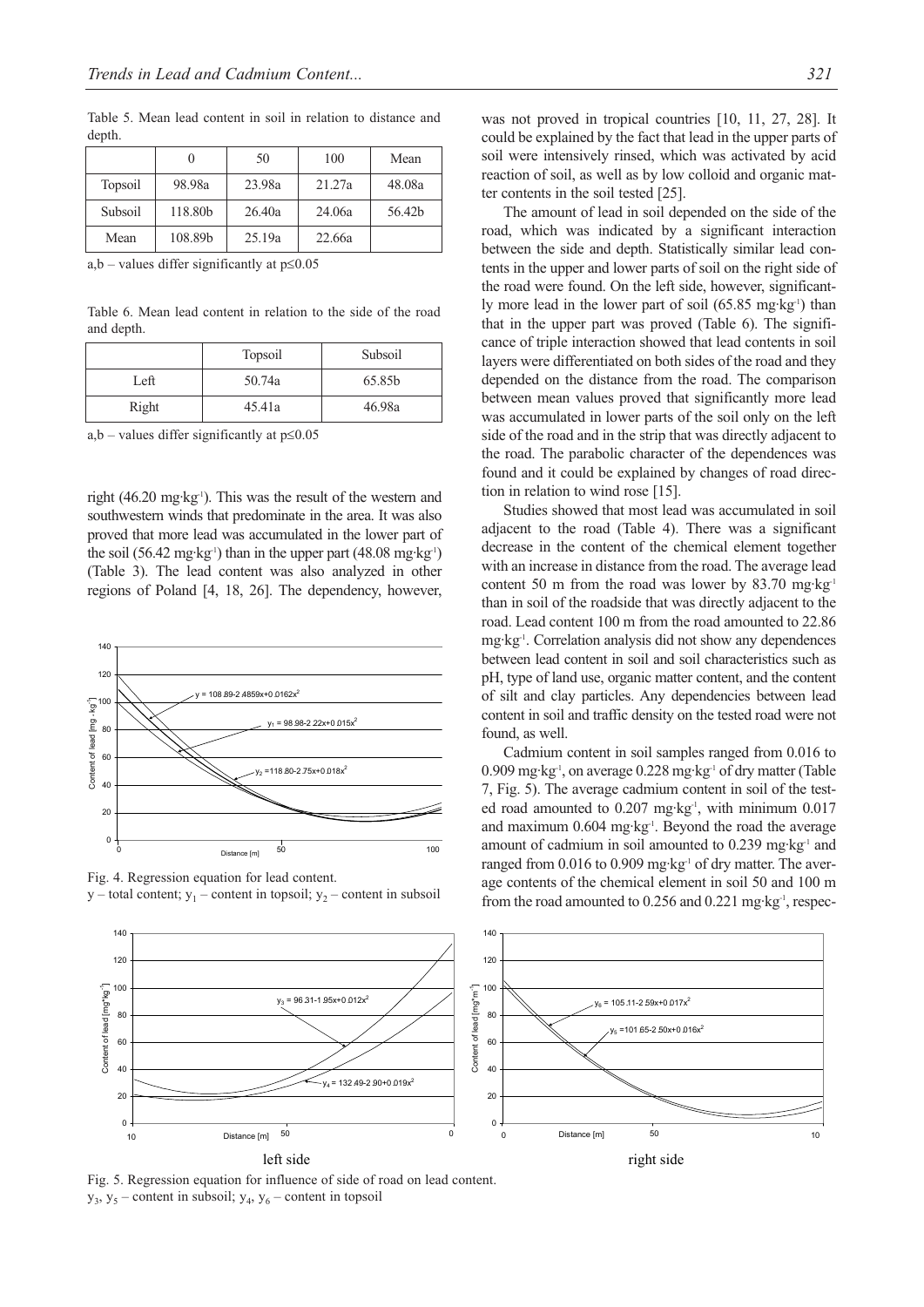| <b>Distance</b>   | Left side                              |                                        | Right side                             |                                        |  |
|-------------------|----------------------------------------|----------------------------------------|----------------------------------------|----------------------------------------|--|
| $\lceil m \rceil$ | Topsoil                                | Subsoil                                | Topsoil                                | Subsoil                                |  |
| $\theta$          | $(0.181 - 0.604)$<br>$0.303 \pm 0.136$ | $(0.034 - 0.477)$<br>$0.196 \pm 0.140$ | $(0.109 - 0.399)$<br>$0.195 \pm 0.093$ | $(0.017 - 0.344)$<br>$0.193 \pm 0.113$ |  |
|                   | 44.9                                   | 71.4                                   | 47.6                                   | 85.2                                   |  |
| 50                | $(0.093 - 0.830)$<br>$0.324 \pm 0.314$ | $(0.066 - 0.909)$<br>$0.290 \pm 0.314$ | $(0.020 - 0.543)$<br>$0.248 \pm 0.182$ | $(0.016 - 0.396)$<br>$0.162 \pm 0.109$ |  |
|                   | 71.7                                   | 108.2                                  | 73.5                                   | 67.3                                   |  |
|                   | $(0.018 - 0.519)$                      | $(0.043 - 0.885)$                      | $(0.063 - 0.510)$                      | $(0.027 - 0.531)$                      |  |
| 100               | $0.245 \pm 0.168$                      | $0.281 \pm 0.260$                      | $0.176 \pm 0.160$                      | $0.182 \pm 0.152$                      |  |
|                   | 68.6                                   | 92.3                                   | 90.5                                   | 83.7                                   |  |

|  | Table 7. Parameters of statistical characteristics of cadmium content in investigated soils. |  |  |
|--|----------------------------------------------------------------------------------------------|--|--|
|  |                                                                                              |  |  |
|  |                                                                                              |  |  |

 $(x \text{min} - x \text{max})$ 

..where: *x* min – minimum value [mg⋅kg<sup>-1</sup>]; *x* max – maximum value [mg⋅kg<sup>-1</sup>]; *x* – mean [mg⋅kg<sup>-1</sup>]; *s* – standard deviation [mg⋅kg-1]; *V* – variable coefficient [%], *V*  $\overline{x} \pm s$ 

*a, b* – values differ significantly at  $p=0.05$ 

tively, and they did not differ significantly. However, the side of the road had a significant effect on cadmium content. Soil on the left side of the road was characterized by larger cadmium content, which amounted to 0.26 mg·kg<sup>-1</sup> (Table 7).

The largest cadmium content was found in samples collected east of Siedlce (Point 9, Fig. 6), not far from the industrial district of the town. There are some metal industry plants in the district. No significant differences in the content of the chemical element in the upper and lower parts of soil were found. Cadmium content did not depend significantly on other soil parameters. There was, however, a tendency to accumulate larger amounts of the chemical element in soil of agricultural area, which could be related to the use of phosphate fertilizers that contain a large amount of cadmium in Poland [30].

The cadmium content in soil samples was characterized by a great fluctuation ( $V_{\%}$ =44.9-108.2%), considerably larger than in the case of lead content (Table 6). The result showed that there were other reasons for increasing cadmium content, apart from road traffic.

The lead contents in the studies were larger than characteristics for geochemical background accepted in the region of Poland [31, 32]. The result confirmed the existence of anthropogenic pressure processes. Results presented in Table 8 were comparable to results that were obtained by other Polish researchers in similar conditions. On the other hand, considerably larger values of lead content in roadside soils were found in other countries with similar traffic density [33-37]. The research results obtained in other studies [29, 33, 38-42] indicated that there was a strong relationship between the number of passing cars and



Content of Cd  $[mg \text{·kg} \cdot ]$   $\Box$  0.000-0.200  $\Box$  0.200-0.400  $\Box$  0.400-0.600  $\Box$  0.600-0.800  $\Box$  0.800-1.000 Fig. 6. Content of cadmium in soils adjacent to road E30.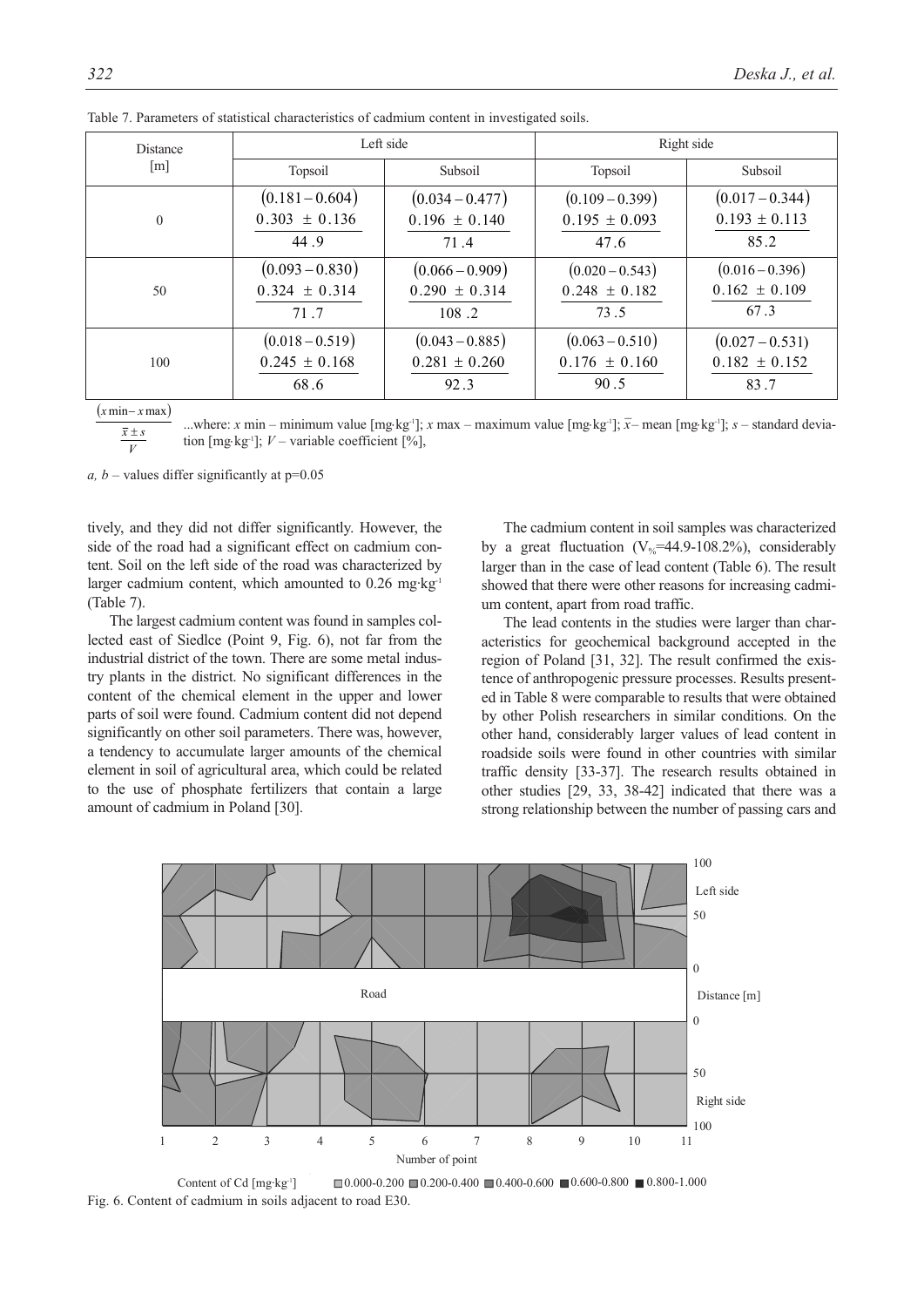|  |  | Table 8. Lead and cadmium contents in roadside soils in different regions of the world. |  |  |  |
|--|--|-----------------------------------------------------------------------------------------|--|--|--|
|  |  |                                                                                         |  |  |  |

| Country           | Traffic density | Lead content            | Cadmium content | References | Method      |
|-------------------|-----------------|-------------------------|-----------------|------------|-------------|
| Poland            |                 | 5 m 20.5-33.6           | $0.40 - 0.50$   |            |             |
| Road No. 4,       |                 | 50 m 15.5-26.6          | $0.43 - 0.48$   | $[34]$     | $ICP - AES$ |
| near Rzeszów      |                 | 100 m 14.0-40.2         | $0.43 - 0.68$   |            |             |
|                   |                 | 10 m 9.98-11.3          | $0.012 - 0.021$ |            |             |
| Olsztyn           |                 | 60 m 6.2-7.6            | $0.008 - 0.018$ | $[35]$     | AAS         |
|                   |                 | 100 m 5.3-5.8           | 0.014-0.027     |            |             |
| Poznań            |                 | near road               |                 |            |             |
| N-S road          | 6,000-8,000     | 70.5-198.7              | $0.06 - 1.82$   | $[36]$     | <b>FAAS</b> |
| W-E road          |                 | 62.9-168.0              | $0.05 - 0.76$   |            |             |
| England           |                 |                         |                 |            |             |
| Road No. 35       |                 | 50 m 25-1,198           | $0.3 - 3.8$     | $[31]$     | AAS         |
| Yorkshirre        |                 |                         |                 |            |             |
| Spain             | 20,000          | 24-554                  |                 |            | <b>FAAS</b> |
| La Coruña         |                 |                         |                 | $[32]$     |             |
| Slovenia          |                 |                         |                 |            |             |
| Ljubljana         | 10,000          | 16-664                  |                 | $[33]$     |             |
| Zagreb            | 15,000          |                         |                 |            |             |
| Australia         |                 |                         |                 |            | AAS         |
| <b>Brisbane</b>   | 69,000          | 1,950-3,800             |                 | $[37]$     | ICP         |
|                   |                 |                         |                 |            | X-Ray       |
| Hungary           | 22,860          | $12 - 24$               |                 | $[38]$     | ICP         |
| <b>Budapest</b>   |                 |                         |                 |            |             |
| Estonia           | 3,400-49,600    | 7.4-108                 |                 | $[39]$     | <b>FAAS</b> |
| Tallinn           |                 |                         |                 |            |             |
| Turkey            | 2,200-50,600    | 210                     | $\overline{a}$  | $[40]$     | <b>FAAS</b> |
| <b>Bursa</b>      |                 |                         |                 |            |             |
| <b>USA</b>        | 8,200-16,000    | 90-210                  |                 | $[41]$     | FAAS        |
| Mission Pennisula |                 |                         |                 |            |             |
| Denmark           | 22,000          | $1-6$<br>3 <sub>m</sub> |                 |            |             |
| Road No. 70, Rud  |                 | 20 m 11-12              |                 | $[42]$     | AAS         |
| Road No. 14,      | 29,000          | 3 m 83-223              |                 |            |             |
| Vejenbred         |                 | 20 m 42-48              |                 |            |             |

the lead content in roadside soils. In the study presented, however, such a strong relation was not found due to different kinds of fuel, the number of vehicles that used unleaded petrol (which was difficult to assess), and other sources of lead, i.e. dustfall [10].

Cadmium content in this study was considerably larger than its amount for geochemical background in the region [32]. A strong anthropogenic pressure in the Siedlce region was found in other research [43]. The statistical analysis did not show any strong relationship between cadmium content and traffic on the E30 road. Cadmium is a component of some car elements such as brake disks, brake blocks, friction-disks of clutches, and paints [7]. A larger amount of the chemical element could be found in places where the car elements were intensively used, i.e. a railway crossing or on slopes. This could explain larger cadmium content on the sloping parts of the road in point 1 (Fig. 6). However, emission of particles containing the chemical element is usually considerably lower than the amount of cadmium that appeared during the burning of solid biolits [7].

Cadmium is also a component of many phosphate fertilizers and originates from apatites and phosphorites used for fertilizer production. The significant effect of applying the fertilizers on cadmium content in Polish soils has been proven in other studies [44].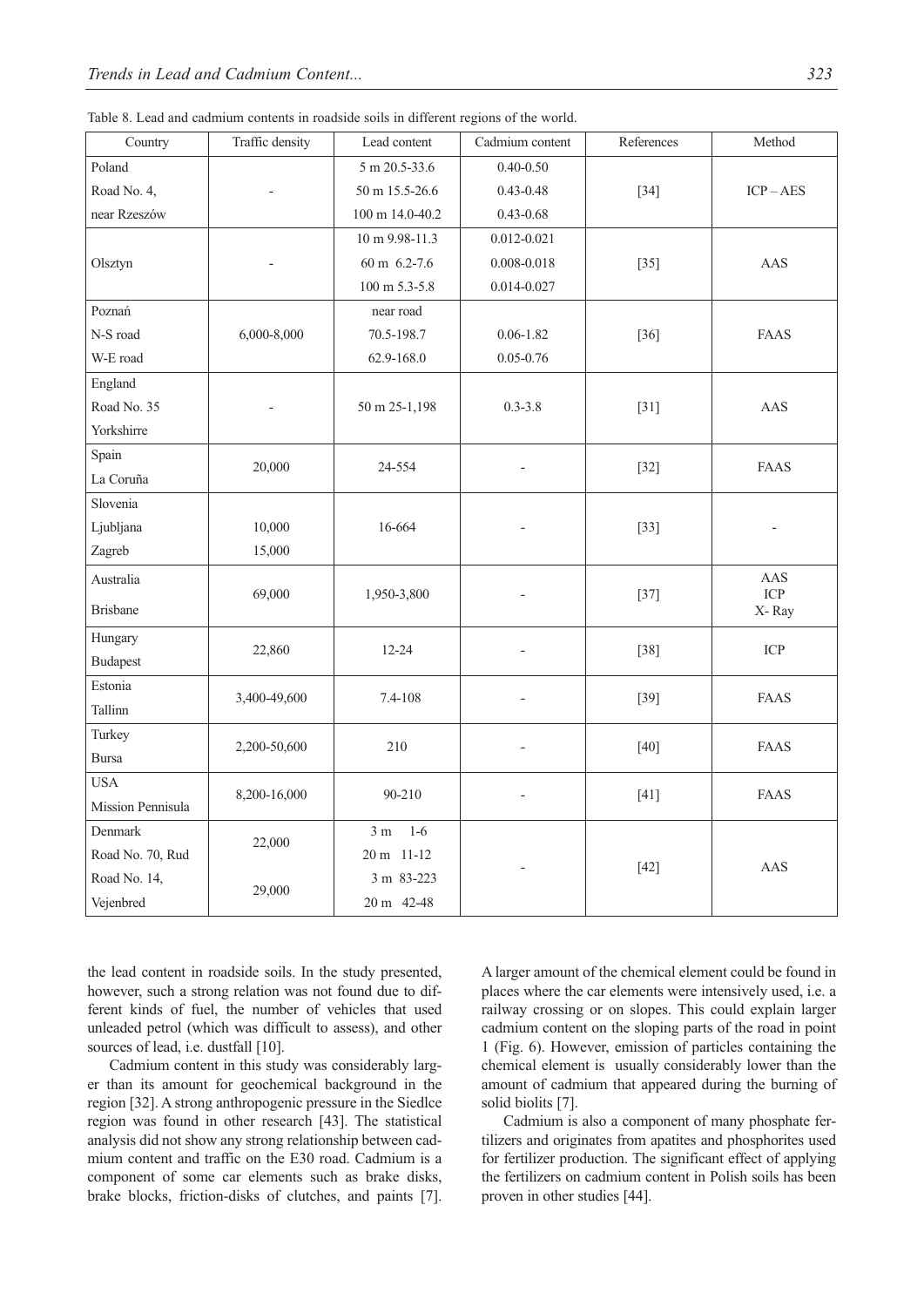| Reference                                           | Samples from:      | Cadmium<br>Lead    |              |  |
|-----------------------------------------------------|--------------------|--------------------|--------------|--|
|                                                     |                    | $mg \cdot kg^{-1}$ |              |  |
|                                                     | Protected areas    | 50                 |              |  |
| Minister of the<br>Environment                      | Agircultural areas | 100                |              |  |
|                                                     | Industrial areas   | 200                | 10           |  |
| Minister of<br>Agriculture and<br>Rural Development | Ecological farms   | 50-100             | $0.75 - 1.5$ |  |

Table 9. Maximum allowable concentrations of lead and cadmium in soil in Poland.

Comparison between the obtained lead content and standards, which are compulsory in Poland and the European Union (Table 9), showed that the road strip 50 m from the road must be excluded from plant growing in ecological agriculture, because a smaller distance cannot ensure high quality agricultural products [45, 46]. When it comes to cadmium, determining areas that must be excluded from cultivation requires analyses in each area that is planned to be cultivated.

# **Conclusions**

- 1. Traffic on the tested road caused a significant increase in lead content (on average up to  $103 \text{ mg} \cdot \text{kg}^{-1}$ ) 50 m from the roadside. The chemical element content also significantly depends on the depth of sampling points and the side of the road.
- 2. The largest cadmium content (over  $0.900$  mg·kg<sup>-1</sup>) in soil samples collected from areas located near the industrial district of Siedlce was proven.
- 3. There was no significant correlation between the amount of cadmium in roadside soils of E30 and distance from the road. No significant effect of other factors on cadmium content were found.
- 4. Lead (beyond the road strip) and cadmium contents did not exceed the limit values that are appropriate for cultivation. However, compared to geochemical analysis, larger contents of the chemical elements indicated a considerable anthropogenic effect in the region.

#### **References**

- 1. CURZYŁO J. Motorization contamination along roads and motorways, and ways of preventing the negative effects of motorization in the environment. Advences of Agricultural Sciences Problem Issues, **418**, 265, **1995** [In Polish].
- 2. BACZEWSKI K., BIERNAT K., MACHEL M. Fuel, oils and grease in cars. WKiŁ, Warsaw, **1993**, [In Polish].
- 3. PEI X., CHAOLIN L. Lead contamination of soil along road and its remediation, Chinese Journal of Geochemistry, **23**, 4, **2004**.
- 4. SIEPAK J., ELBANOWSKA H., KOZACKI L. Arrangement Contamination of Soil by Heavy Metals Near

Public Main Roads in the City of Poznań. Polish Journal of Environmental Studies, **2**, 45, **1996**.

- 5. TILLER K.G. Heavy metals in soils and their environmental significance, Advance in Soil Science, **9**, 113, **1989**.
- 6. MUNCH D. Concentration profiles of arsenic, cadmium, chromium, copper, lead, mercury, nickel, zinc, vanadium and polynuclead aromatic hydrocarbons in forest soil beside an urban road, Science Total Environmental, **138**, 47, **1993**.
- 7. KABATA-PENDIAS A., PENDIAS H. Biogeochemistry of trace minerals. PWN, Warsaw, **1994** [In Polish].
- 8. KLIMOWICZ Z., MELKE J. Heavy metal content in soils adjacent to tracks of communication on some routes. Soil Science Annual, **LI**, 3/4, 37, **2000**.
- 9. DESKA J., BRODOWSKI H., TUROWSKI J., WIERZBICKA I. Cadmium and lead contents in soil adjoining to district road number 520. XII International Scientific Conference, Agricultural Engineering and The Environment, Międzyzdroje 2004, 248-249, **2004** [In Polish].
- 10. KRÜGER A.-L., Accumulation and toxicity of lead in soil along the road verges in the City of Cape Town, CPUT Theses & Dissertations, **45**, **2007**.
- 11. JARADAT Q., M., MOMANI K. A. Contamination of roadside soil, Plants, and air with heavy metals in Jordan, a comparative study, Turkish Journal of Chemistry, **23**, 209, **1998**.
- 12. ZERBE J., SOBCZYŃSKI T., SIEPAK J. Soil contamination of gardens by heavy metals and polycyclic aromatic carbohydrates. Nature and Man. **5**, 134, **1994** [In Polish].
- 13. RODIGUES M.F. Lead and cadmium levels in soil and plants near the highways and their correlation with traffic density, Environment Pollution, **47**, 293, **1982**.
- 14. WARD N.I., SAVAGE J.M. Metal dispersion and transportational activities using food crops as bio monitors, Science Total Environmental, **146/147**, 309, **1994**.
- HARRISON R.M., LAXEN D.P.M. Lead in soil. [In:] Lead pollution: causes and control, Champlan and Hall, London, pp. 55-59, **1984**.
- 16. SIEPAK M., FRANKOWSKI M., ZIOŁA A., PRZYBYŁEK J. Heavy metals, iron and manganese in underground water of Neogenic horizon in Poznań. [In:] Contemporary problems of hydrogeology. Dep. of Geology, Geophysics and Preservation of Nature. AGH, Cracow, **XIII**, (3), 879, **2007** [In Polish].
- 17. GŁOSIŃSKA G., SIEPAK J. Heavy metal pollution of the middle part and the Lower Odra river in 1991-2005 in the view of geochemical monitoring of sediments. Ecology and Technics, **3**, 88, **2007** [In Polish].
- 18. SZYCZEWSKI P., SIEPAK J., NIEDZIELSKI P., SOBCZYŃSKI T. Research on Heavy Metals in Poland, Polish Journal of Environmental Studies, **18**, (5), 755, **2009**.
- 19. Polish Standard Polish Committee of Normalization, ref no. Pr PN-ISO 10 390 (E), Soil Quality and pH determination. First Edition **1994** [In Polish].
- 20. MOCEK A., DRZYMAŁA S., MASZNER P. Genesis, analysis and soil classification, Poznan AU Publ., 416, **2000** [In Polish].
- 21. DRZYMAŁA S., MOCEK A. Soil texture of different Polish soils according to the classification systems of PTG, PN-R-04033 and USDA, Soil Science Annual, **LV**, 1, 107, **2004** [In Polish].
- 22. KABATA-PENDIAS A., MOTOWICKA-TERELAK T., PIOTROWSKA M., TERELAK H., WITEK T. Assessment of the level of contamination of soils and plants by heavy metals and Sulphur, IUNG P-53, Puławy, 5-14, **1993** [In Polish].